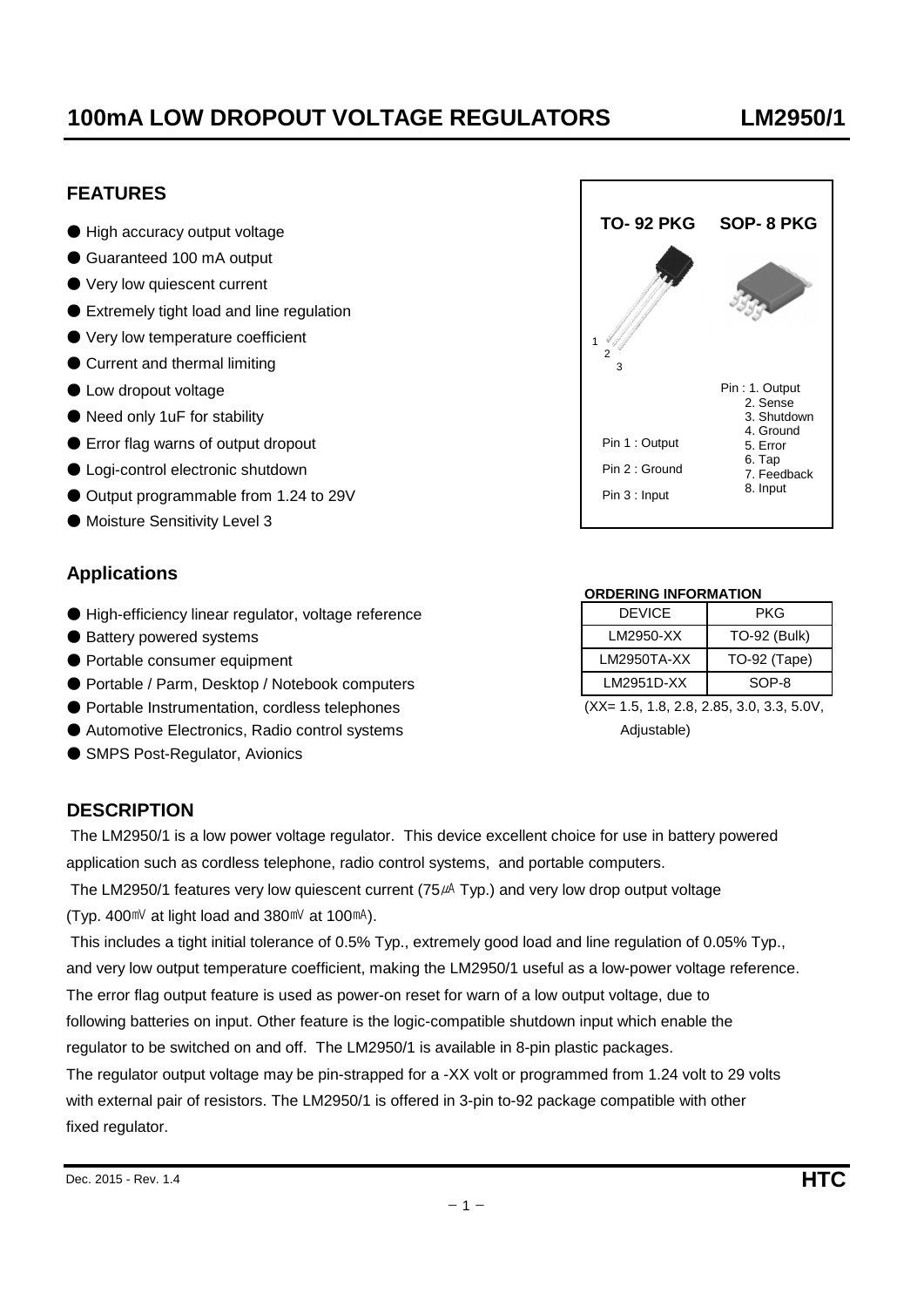### **BLOCK DIAGRAM AND TYPICAL APPLICATIONS (LM2950)**



## **BLOCK DIAGRAM AND TYPICAL APPLICATIONS (LM2951)**



# **ABSOLUTE MAXIMUM RATINGS**

| POWER DISSIPATION                       | <b>INTERNALLY LIMITED</b>            |  |  |
|-----------------------------------------|--------------------------------------|--|--|
| Lead Temperature (Soldering, 5 seconds) | $260^{\circ}$ C                      |  |  |
| Storage Temperature Range               | $-65^{\circ}$ C to $+150^{\circ}$ C  |  |  |
| Operating Junction Temperature Range    | $-55^{\circ}$ C to +150 $^{\circ}$ C |  |  |
| Input Supply Voltage                    | $-0.3$ to $+30V$                     |  |  |
| Feedback Input Voltage                  | $-1.5$ to $+30V$                     |  |  |
| Shutdown Input Voltage                  | $-0.3$ to $+30V$                     |  |  |
| <b>Error Comparator Output</b>          | $-0.3$ to $+30V$                     |  |  |

Dec. 2015 - Rev. 1.4 **HTC**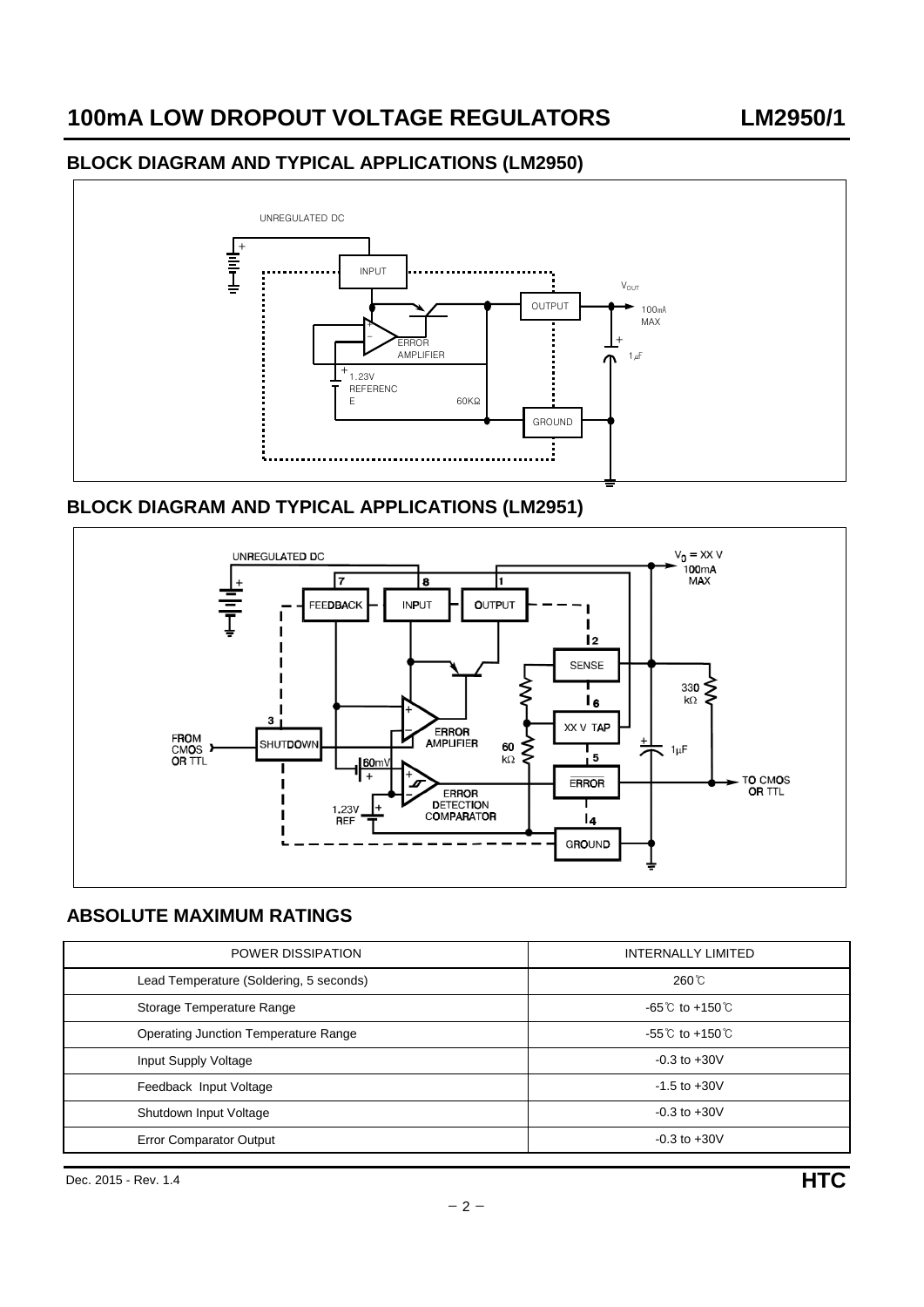# **ELECTRICAL CHARACTERISTICS (at Ta=25**℃**, VIN=15V, unles otherwise specified)**

| <b>PARAMETER</b>                       | <b>CONDITIONS (Note 2)</b>                                   | <b>MIN</b>               | <b>TYP</b>     | <b>MAX</b>    | <b>UNITS</b> |
|----------------------------------------|--------------------------------------------------------------|--------------------------|----------------|---------------|--------------|
| Output Voltage                         | $-25^{\circ}$ C $\leq$ T <sub>J</sub> $\leq$ 85 $^{\circ}$ C | $0.985  V_0 $            | $V_0$<br>$V_0$ | 1.015   $V_0$ | V            |
|                                        | <b>Full Operating Temperature</b>                            | $0.980  V_0 $            |                | 1.020   $V_0$ |              |
| Output Voltage                         | $100\mu A \leq I_1 \leq 100$ mA, $T_1 \leq T_{\text{IMAX}}$  | $0.976$   V <sub>0</sub> |                | 1.024   $V_0$ |              |
| Output Voltage Temperature Coefficient | (Note 1)                                                     |                          | 50             | 150           | ppm/°C       |
| Line Regulation (Note 3)               | $V_0 + 1V \leq V_{IN} \leq 30V$                              |                          | 0.04           | 0.4           | $\%$         |
| Load Regulation (Note 3)               | $100\mu$ A $\leq$ I <sub>1</sub> $\leq$ 100mA                |                          | 0.1            | 0.3           | $\%$         |
| Dropout Voltage (Note 4)               | $I_1 = 100 \mu A$                                            |                          | 50             | 80            | mV           |
|                                        | $I_1 = 100$ mA                                               |                          | 380            | 450           |              |

# **ELECTRICAL CHARACTERISTICS (at Ta=25**℃**, VIN=15V, unles otherwise specified)**

| <b>Ground Current</b>             | $I_L = 100 \mu A$                         |    | 75           | 120 | $\mu$ A |  |  |
|-----------------------------------|-------------------------------------------|----|--------------|-----|---------|--|--|
|                                   | $I_L = 100$ mA                            |    | 8            | 12  | mA      |  |  |
| <b>Dropout Ground Current</b>     | $V_{IN} = V_0 - 0.5V$ , $I_L = 100 \mu A$ |    | 110          | 170 | μA      |  |  |
| <b>Current Limit</b>              | $V_{OUT} = 0$                             |    | 160          | 250 | mA      |  |  |
| <b>Thermal Regulation</b>         |                                           |    | 0.05         | 0.2 | % /W    |  |  |
|                                   | $C_L = 1 \mu F$                           |    | 430          |     | µVrms   |  |  |
|                                   | $C_L = 200 \mu F$                         |    | 160          |     |         |  |  |
| Output Noise, 10Hz to 100kHz      | $C_L = 3.3 \mu F$                         |    | 100          |     |         |  |  |
|                                   | (Bypass=0.01/F pins 7 to 1                |    |              |     |         |  |  |
|                                   | (LP2951-XX))                              |    |              |     |         |  |  |
| <b>Error Comparator</b>           |                                           |    |              |     |         |  |  |
| Output Leakage Current            | $V_{OH} = 30V$                            |    | 0.01         | 1.0 | $\mu$ A |  |  |
| Output Low Voltage                | $V_{IN} = 4.5V$ , $I_{OL} = 400 \mu A$    |    | 150          | 250 | mV      |  |  |
| <b>Upper Threshold Voltage</b>    | (Note 5)                                  | 40 | 60           |     |         |  |  |
| Lower Threshold Voltage           | (Note 5)                                  |    | 75           | 95  |         |  |  |
| Hysteresis                        | (Note 5)                                  |    | 15           |     |         |  |  |
| <b>Shutdown Input</b>             |                                           |    |              |     |         |  |  |
| Input Logic Voltage               | Low (Regulator ON)                        |    | 1.3          | 0.7 | $\vee$  |  |  |
|                                   | High (Regulator OFF)                      | 2  |              |     |         |  |  |
| Shutdown Pin Input Current        | $V_S = 2.4V$                              |    | 30           | 50  |         |  |  |
|                                   | $VS=30V$                                  |    | 450          | 600 |         |  |  |
|                                   | (Note 6)                                  |    |              |     |         |  |  |
|                                   | $V_{OUT} = 5.0V$                          |    | $\mathbf{3}$ | 10  | $\mu$ A |  |  |
| Regulator Output Current Shutdown | 3.3V $\leq$ V <sub>OUT</sub> $<$ 5.0V     |    |              | 20  |         |  |  |
|                                   | 2.0V≤ $V_{OUT}$ < 3.3V                    |    |              | 30  |         |  |  |
|                                   |                                           |    |              |     |         |  |  |